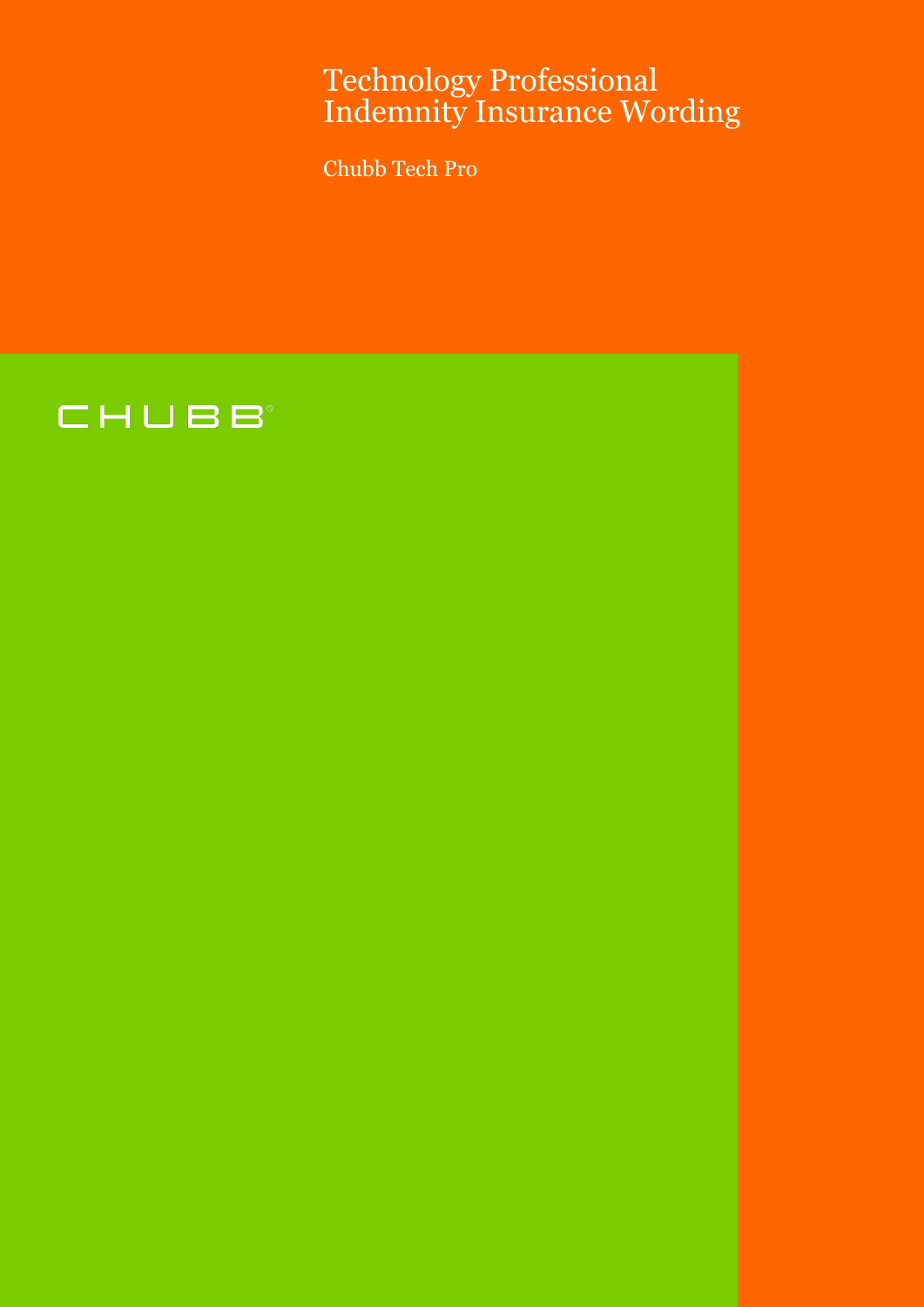# Important Notice

**These insurance terms and conditions are an integral part of your insurance policy. Please read it carefully to ensure that it is in accordance with your requirements and that you understand its terms and conditions. Please contact your insurance intermediary immediately if any correction is necessary**

# Technology Professional Indemnity Insurance

Relationship of the **insurer**, the **policyholder** and the **insured** in connection with technology indemnity insurance is governed by the **insurance policy** and by these insurance terms and conditions that represent its integral part.

Please, read this **insurance policy** carefully, above all the provisions that may restrict the insurance coverage.

Words and phrases that appear in **bold** print in these insurance terms and conditions have special meanings defined in Article 3. Definitions.

# 1. Insurance Risk, Insured Event

This insurance covers legal liability of the **insured** for **damages** caused to a **third party** by performing of **technology professional services**. This insurance is concluded as indemnity insurance.

The **insurer** will pay up to the **policy limit** on behalf of the **insured** all **damages** and **defence costs** that the **insured** becomes legally obligated to pay as a result of any **claim** first made against the **insured** during the **policy period** and reported by the **policyholder** or the **insured** to the **insurer** in writing during the **policy period** or any automatic extended reporting period (if applicable) in accordance with Article 5. C. Notice/Claims Reporting Provisions below, arising out of the performance of **technology professional services**, provided that the **wrongful act** took place during the **policy period** or after the **retroactive date** specified in the **insurance policy**. Payment of the **excess** applies to this insurance.

The **insurer** will pay **defence costs** incurred in defending a **claim** deemed covered under this **insurance policy**.

# 2. Extensions

Provisions of other parts of this **insurance policy** also apply to the insurance cover under the extensions below.

# 2.1 **New Subsidiaries**

The insurance also covers a **subsidiary** that becomes a **subsidiary** during the **policy period** provided that such company does not represent more than a 15 percent increase in total gross revenue of the **policyholder** in the financial year preceding the date of acquisition or establishment of such company. Where such company represents an increase in the gross revenue of more than 15 percent, such company will be deemed a **subsidiary** under this insurance, but only upon the condition that within 30 days of it becoming a **subsidiary** or failing to meet this condition, the **policyholder** will have provided the **insurer** with full particulars of the new **subsidiary** and agreed to any additional premium and amendment of the provisions of this policy required by the **insurer** relating to such new **subsidiary**, subject to the review and acceptance by the **insurer** of full and complete underwriting information.

Cover under this extension shall only apply in respect to any **claim** against the **subsidiary** arising from the conduct of **technology professional services** provided or required to be provided after the date of acquisition or the date the **subsidiary** was formed or the **retroactive date** whichever is later.

# 2.2 **Court Attendance Fees**

**Defence costs** will include the following daily court attendance rates where court attendance of the **insured** as a witness is required in connection with a **claim** that is covered by this policy.

| a.                                                                          | Partner, statutory body or member of statutory or supervisory body of the <b>insured</b> : | CZK 10.000 |
|-----------------------------------------------------------------------------|--------------------------------------------------------------------------------------------|------------|
| b.                                                                          | Employee of the <b>insured</b> :                                                           | CZK 5.000  |
| the total amount payable for court attendance shall not exceed CZK 100.000. |                                                                                            |            |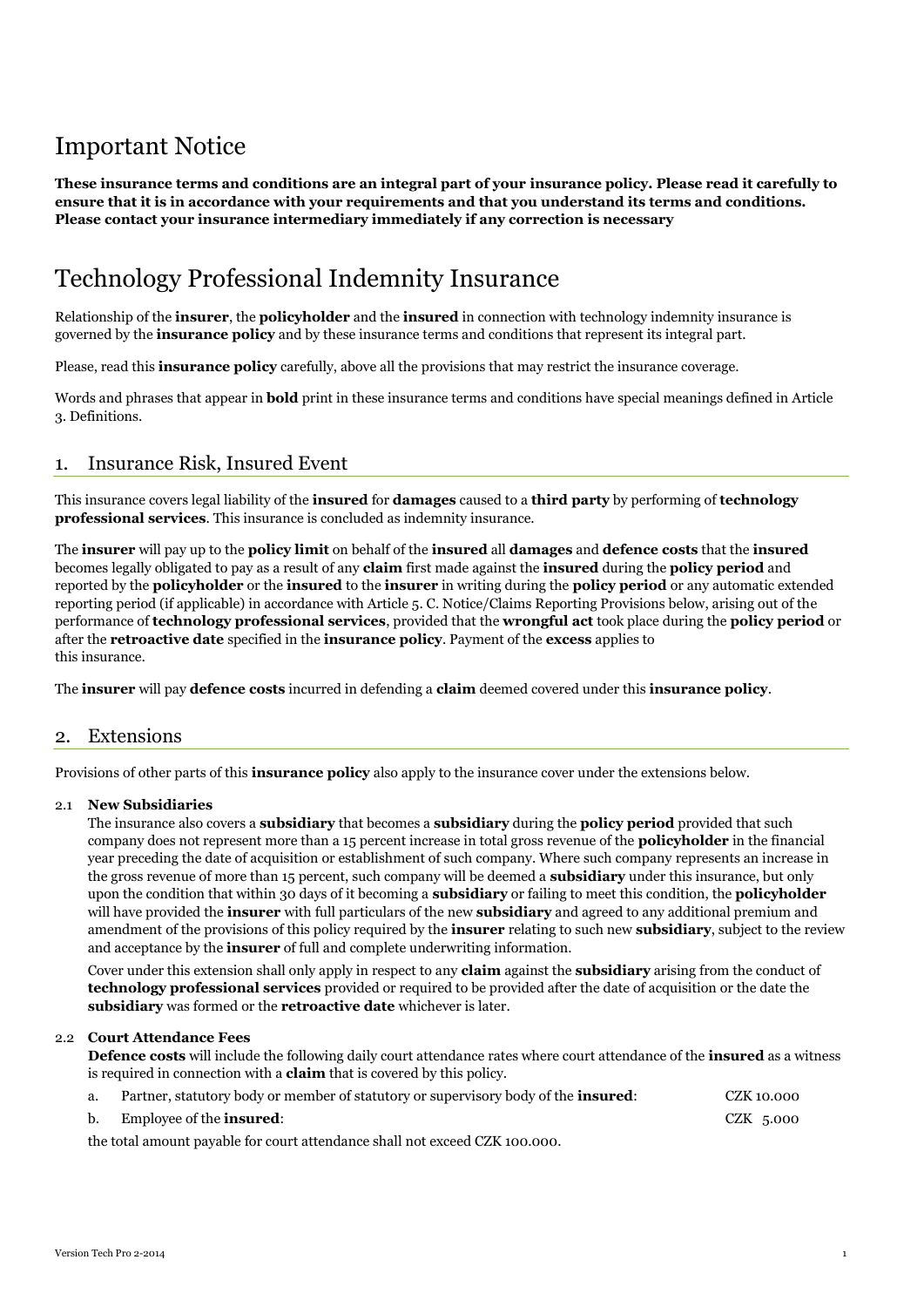## 2.3 **Privacy Breach**

The **insurer** will pay on behalf of the **insured** all **damages** and **defence costs** resulting from any **claim** for any invasion, infringement or interference with any right to privacy or of publicity, including any disclosure which amounts to a breach of data protection legislation.

## 2.4 **Transmission of Computer Virus**

The **insurer** will pay on behalf of the **insured** all **damages** and **defence costs** resulting from **claims** for the negligent and inadvertent transmission of a **computer virus**.

#### 2.5 **Intellectual Property Infringement**

The **insurer** will pay on behalf of the **insured** all **damages** and **defence costs** resulting from any **claim** for the infringement of intellectual property. This extension does not cover **claims** for the infringement of patents or **trade secrets**.

### 2.6 **Defamation**

The **insurer** will pay on behalf of the **insured** all **damages** and **defence costs** resulting from any **claim** for libel or slander where such libel or slander was committed unintentionally.

#### 2.7 **Loss of Documents**

The **insurer** will pay on behalf of the **insured** all **damages** and **defence costs** resulting from the loss of **third-party documents** for which the **insured** is legally responsible and that during the **policy period** the **third-party documents** have been destroyed, damaged, lost, distorted, erased or mislaid, provided that this occurred in connection with **technology professional services**.

### 2.8 **Fraud and Dishonesty**

The **insurer** will pay on behalf of the **insured** all **damages** and **defence costs** arising from a **claim** for dishonest or fraudulent act or omission or any malicious, criminal or intentional breach of law of any employee of the **insured** in the conduct of the **technology professional services**, provided that coverage under this extension shall not be provided to any **insured** committing, participating in or condoning such dishonest or fraudulent act or omission or malicious, criminal or intentional breach of law.

#### 2.9 **Automatic Extended Reporting Period**

If the **insurer** cancels or non-renews this policy other than for the non-payment of premium the **insured** shall have the right following the effective date of such cancellation or non-renewal, to a period of 60 days in which to give written notice to the **insurer** of any **claim** first made against the **insured** prior to the end of the **policy period**, provided that any actual or alleged **wrongful acts** occurred prior to the end of the **policy period** or after the **retroactive date** specified in the **insurance policy** and are otherwise covered by this policy. This automatic extended reporting period shall not apply if this policy or its cover has been replaced.

The **policy limit** for the automatic extended reporting period shall be part of, and not in addition to, the **policy limit** for the **policy period**.

# 3. Definitions

- 3.1 **Beneficiary** means a person (natural or legal) who becomes entitled to the insurance payment as a result of the insured event;
- 3.2 **Bodily injury** means the mental or physical injury, sickness, disease or death of any person;
- 3.3 **Circumstance** means an incident, occurrence, fact, matter, act or omission that might reasonably give rise to a **claim**;

#### 3.4 **Claim** means:

- a. any delivered written demand for **damages** or compensation from the **insured**; or
- b. beginning of any legal proceedings against the **insured**

in connection with the **wrongful act**;

- 3.5 **Computer system** means programmes, data processing media or equipment, operating systems, networking equipment and servers;
- 3.6 **Computer virus** means computer programme, instruction or code placed on any part of a **computer system** without the owner or user's knowledge or consent that are designed to harm the **computer system** or its owner or user;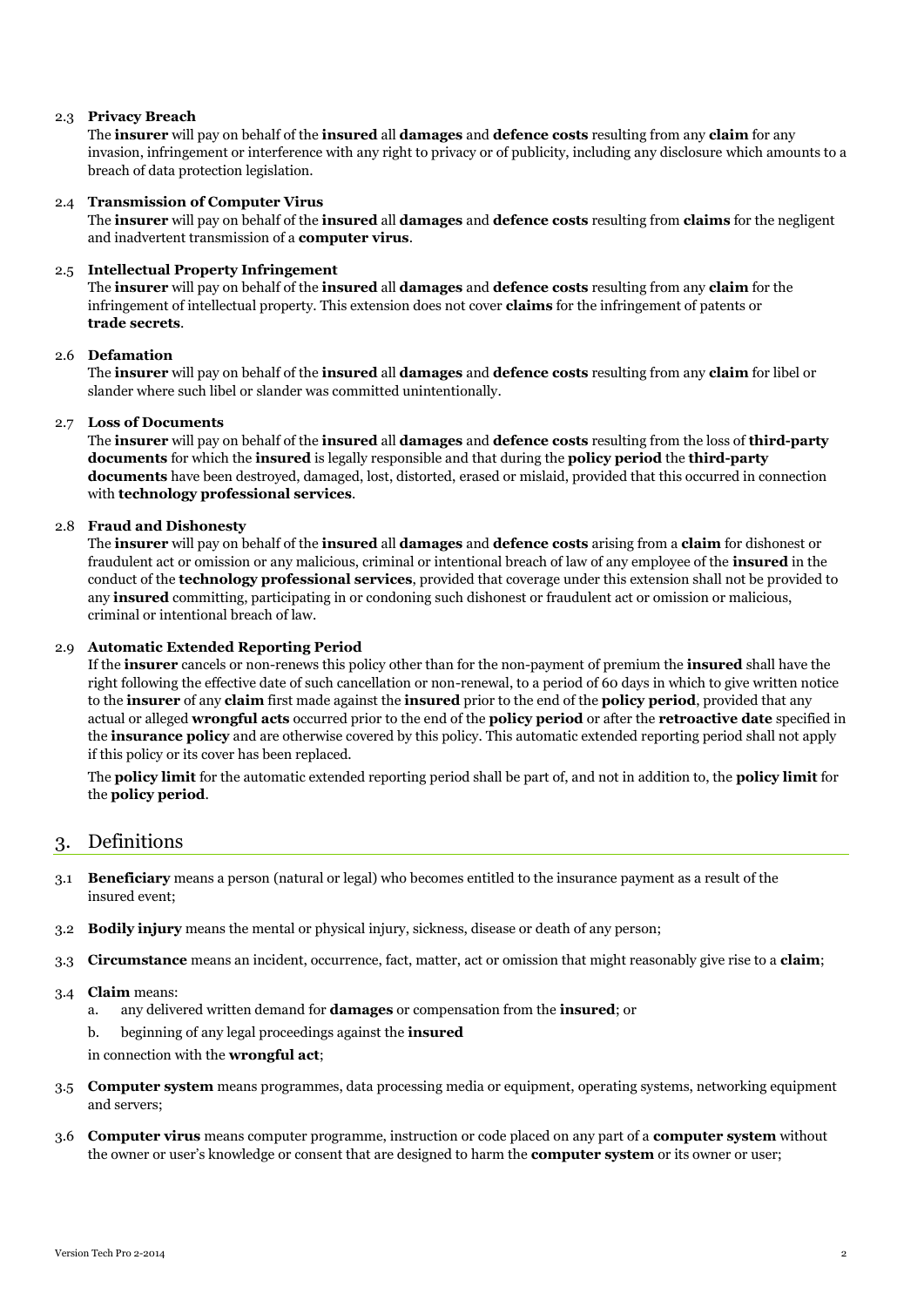- 3.7 **Damages** mean an amount which the **insured** is obliged to compensate to a **third party**, based on judgment, award or settlement that is pre-approved by the **insurer**, other than**;** 
	- a. future royalties or future profits including consequential loss or loss of profits, restitution, repayment or account of profits, or the costs of complying with orders granting injunctive relief;
	- b. return or offset of fees, charges, or commissions, fee disputes, costs assessments for goods or services already provided or contracted to be provided;
	- c. any punitive exemplary aggravated or similar damages;
	- d. fines, penalties, taxes and product recall expenses;
	- e. trading debts incurred by the **insured** or a guarantee given by the **insured** for a debt;
	- f. any amount any matters which are uninsurable under any applicable law or where the **claim** is made;
- 3.8 **Defence costs** mean reasonable legal costs and expenses incurred by the **insured** with the **insurer's** prior written permission in the investigation, defence, settlement or appeal of any **claim**, including the use of remedies; these costs do not include any internal remuneration or other personnel costs of the **insured**;
- 3.9 **Documents** mean documents of any nature including computer records and electronic or digitized data except money, negotiable instruments, bearer bonds or coupons, stamps, bank or currency notes or any other form of negotiable instrument, legally owned or otherwise in disposition of a client of the **insured**.
- 3.10 **Excess** means the sum stated in the **insurance policy**, which applies to each and every **claim** and by which the **insured** participates on the incurred **damages** and **defence costs** and which is deducted from the indemnity;
- 3.11 **Insurance policy** means insurance policy concluded between the **insurer** and the **policyholder** including any contractual agreements; these insurance terms and conditions are an integral part of the **insurance policy**;
- 3.12 **Insurable interest** means a legitimate need of protection from the consequences of an insured event.
- 3.13 **Insurance risk** means probability of the insured event caused by an insured peril.
- 3.14 **Insured** means the **policyholder** and any **subsidiary** when providing **technology professional services**.
- 3.15 **Insurer** means Chubb European Group Ltd, a company having its registered office at Chubb Building 100, Leadenhall Street, London EC3A 3BP, United Kingdom, acting through its branch Chubb European Group Ltd, organizační složka, having its registered office at Pobřežní 620/3, 186 00 Prague 8, Czech Republic, identification number 278 93 723, registered in the Commercial Register kept with the Municipal Court in Prague, section A, insert 57233;
- 3.16 **Policyholder** means a natural person or a legal entity specified as a policyholder in the **insurance policy**, who concluded the **insurance policy** with the insurer and is obliged to pay the premium;
- 3.17 **Policy limit** means the maximum limit of the indemnity (including **defence costs**) for all the insured events during the **policy period** as stated in the **insurance policy**;
- 3.18 **Policy period** means the period of insurance stated in the **insurance policy**. **Policy period** ends on the day specified in the **insurance policy** or on the day when the insurance is prematurely terminated;
- 3.19 **Pollutants** mean any solid, liquid, gaseous or thermal irritant or contaminant, including but not limited to smoke, vapour, soot, fumes, odours, acids, alkalis, chemicals and waste. Waste includes materials to be recycled, reconditioned or reclaimed;
- 3.20 **Property damage** means damage to any **tangible property**, including the loss of use of **tangible property** which has not itself been damaged;
- 3.21 **Retroactive date** means the date specified in the **insurance policy**;
- 3.22 **Subsidiary** means any entity in which the **policyholder** either directly or indirectly through one or more entities controls the composition of the board of directors, controls more than 50% of the shareholder or equity voting rights, or holds more than 50% of the issued share capital or equity;
- 3.23 **Tangible property** means any tangible movable or immovable objects, including physical items on which data are stored; for avoidance of doubt it does not include software or data;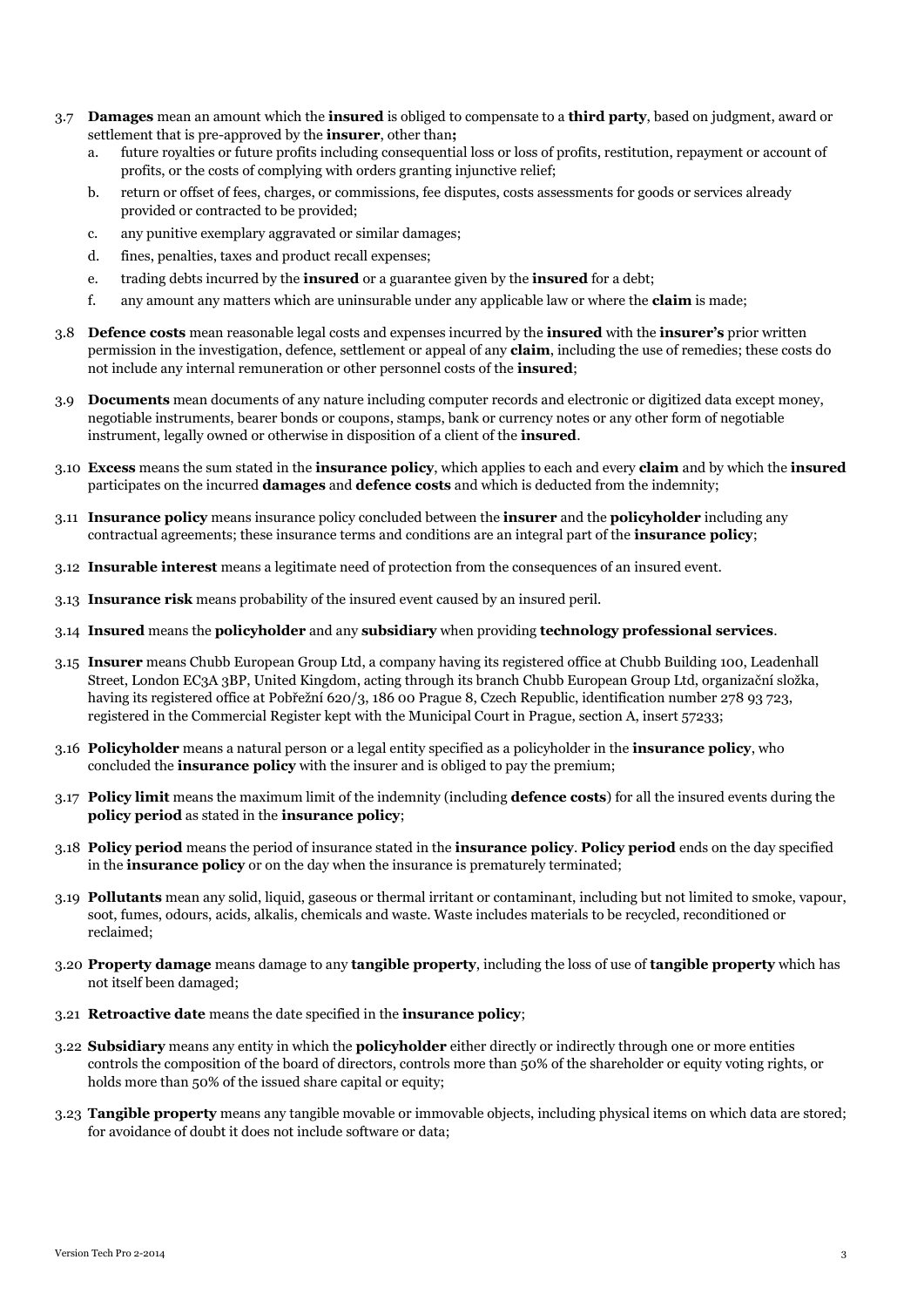3.24 **Technology professional services** means the provision of services by the **insured** with respect to the design, development, installation, integration, configuration, or data processing of information technology or **computer system** development, web design and content delivery, as well as any specific technology professional services stated in the **insurance policy**.

Such **technology professional services** do not include the development, use or maintenance of any **computer system** for the management of financial transactions, including but not limited to the transfer or money or the trading of any equities or derivatives;

- 3.25 **Terrorism** means an act, including but not limited to the use of force or violence and/or the threat thereof of any person or group(s) of persons whether acting alone or on behalf of or in connection with any organisation(s) or government(s), committed for political, religious, ideological or similar purposes including the intention to influence any government and/or to put the public, or any section of the public, in fear;
- 3.26 **Third party** means any legal entity or natural person, who is not
	- i. the **insured**;
	- ii. parent company or **subsidiary** of the **insured**; or
	- iii. person influencing for any reason operation of the **insured**;
- 3.27 **Trade secret** means any formula, pattern, compilation, design, device, method, technique or process, and any alleged confidentiality in any computer program and/or allegedly confidential look and feel or constituent part of any program;
- 3.28 **Wrongful act** means any negligent act, error or omission, any negligent misstatements, any unintentional infringement of intellectual property rights or any unintentional defamation including unintentional infringement of civil honour and human dignity or goodwill of a legal entity committed by the **insured** or by others on the **insured's** behalf for whom the **insured** is legally responsible, in performing **technology professional services**.

# 4. Exclusions

This insurance does not cover any **damages** or **defence costs** directly or indirectly arising out of or in any way attributable to:

- a. wilful, malicious, fraudulent, dishonest or criminal act of the **policyholder**, **insured** or any other person acting on their initiative including any act of gross negligence or arbitrariness;
- b. **bodily injury** or **property damage**;
- c. activities of the **policyholder** or the **insured** as an officer, partner, director, statutory body, member of any statutory or supervisory body, director or employee of any employee trust, charitable organisation, corporation, company or business other than that of the **insured** named in the **insurance policy**;
- d. any
	- (i) liability assumed and under any contract or agreement including any liquidated damages or liability for services credits except and to the extent the **insured** would have been liable in the absence of such contract or agreement;
	- (ii) guarantee or warranty;
	- (iii) delay in performing, failing to perform or failing to complete any **technology professional services** unless delay arises from a **wrongful act**;
- e. **technology professional services** performed for a person or legal entity which:
	- (i) the **insured** owns, operates, manages or controls either directly or indirectly in whole or in part or in which the **insured** has an ownership interest in excess of 15%; or in which the **insured** is a member of a statutory or supervisory body, a director or having any other similar managerial function; or
	- (ii) wholly or partly owns, operates, controls, or manages the **insured**;
- f. the actual or alleged inaccurate, inadequate, or incomplete description of the price of goods, products or services; or as a result of the **insured's** cost guarantees, cost representations, contract price, or estimates of probable costs or of the time for completion of work being exceeded or as a result of obligations set out in a contract which the **insured** knows or should reasonably have known at the time of the contract the **insured** would not be able to meet;
- g. alleged or actual electrical, mechanical or communications failures and/or interruption of utility services including the unavailability of internet service;
- h. war, invasion, acts of foreign enemies, hostilities or warlike operations (whether war be declared or not), civil war, rebellion, revolution, insurrection, civil commotion assuming the proportions of or amounting to an uprising, military or usurped power; or **terrorism**;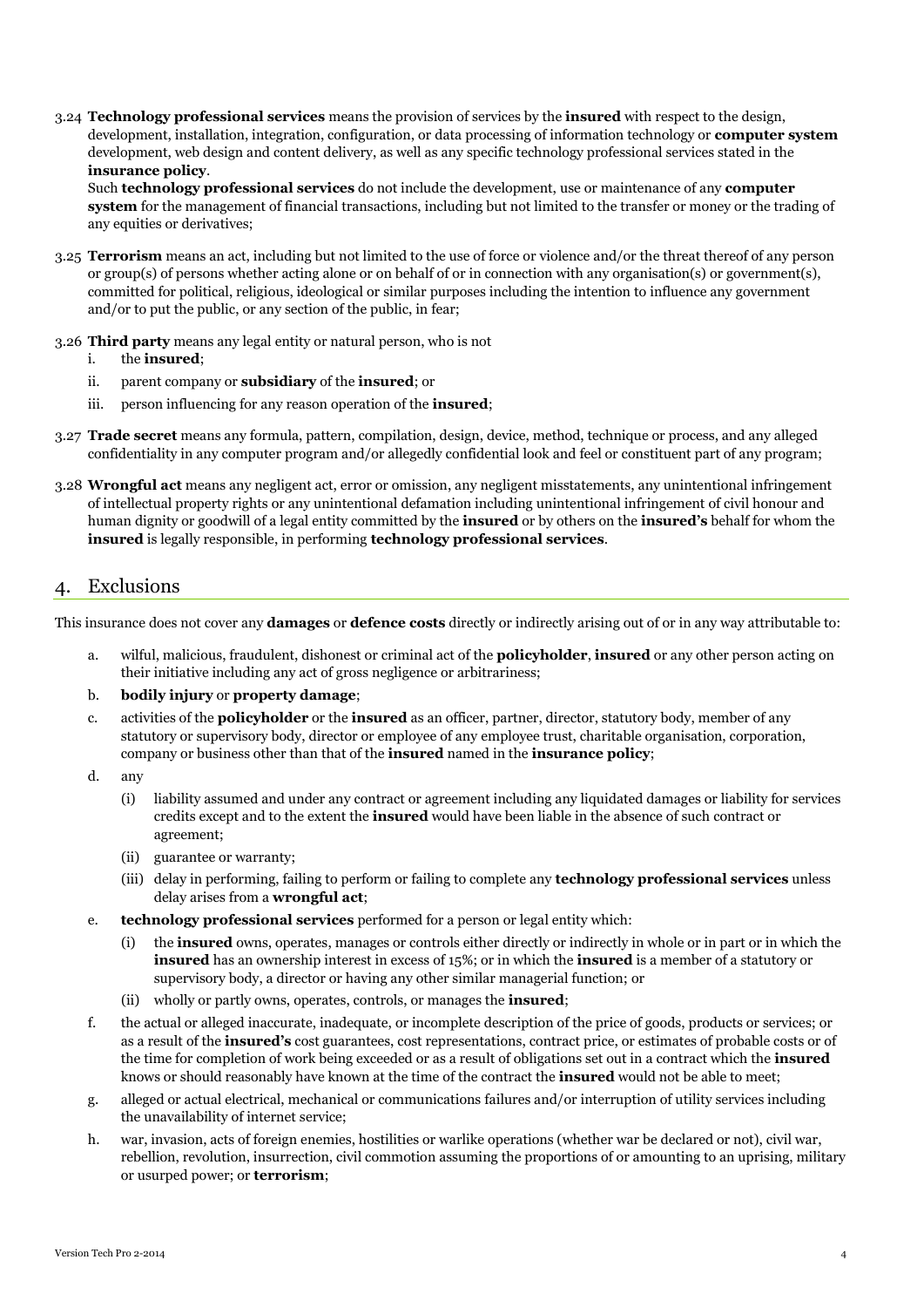i. the presence or actual, alleged, or threatened discharge, seepage, dispersal, migration, release, escape, generation, transportation, storage, or disposal of **pollutants** at any time, including any request, demand or order to test for, monitor, clean up, remove, assess, or respond to the effects of **pollutants**.

In the event any portion of this exclusion is found to be invalid or unenforceable, the rest of the exclusions will remain in full force and effect.

# 5. General Provisions

# A. **Policy Limit**

The maximum liability for all **circumstances** and **claims** including **defence costs** covered by this policy in the **policy period** will be the **policy limit** shown in the **insurance policy**.

All **claims** or other matters that are attributable to the same or similar originating **circumstances** or underlying source or cause shall be treated as a single **claim** or other notified event, regardless of whether such **claim** or other notified event includes the same or different claimants, insureds or legal causes of action. The date when any such **claim** is made will be the date that the first **claim** is made. Such single **claim** shall attach to the policy only if the first notice was given to the **insurer** by the **insured** during the **policy period** or automatic extended reporting period if applicable.

### B. **Excess**

The **insurer** will only be liable for that part of the **damages** and **defence costs** arising from any **circumstance** or **claim**, which exceeds the **excess**. The **excess** applies to every **claim** including **defence costs**.

# C. **Notice / Claims Reporting Provisions**

It is a condition precedent to the **insurer's** liability under this policy that the **insured** notifies the **insurer** in writing about the **claim** during the **policy period** or automatic extended reporting period if applicable.

If the **policyholder** or the **insured** learns about any **circumstance** during the **policy period**, notifies it to the **insurer** and provides all relevant information required by the **insurer**, then such a late **claim** arising from the **circumstance**  shall be considered for the purposes of this a **claim** arisen within the **policy period**.

The **insured** shall further

- i. provide the **insurer** at its own expense with all necessary assistance regarding the **claim**;
- ii. provide the **insurer** with all relevant documentation and information; and
- iii. follow instructions of the **insurer** in defence against the **claim** and shall not admit any liability in relation to the **claim**, spend any costs or resolve the **claim** amicably without prior written consent of the **insurer**.

# D. **Retroactive Date**

If a **retroactive date** is specific, this policy will not cover and does not apply to any **claim** for **damages** or **defence costs** where the **technology professional services** lead to such **claim** were or were alleged to have been provided or required to be provided, in whole or part, before the **retroactive date**.

# E. **Fraudulent Claims**

If the **insured** makes a **claim** for indemnity under this policy knowing the same to be false or fraudulent as regards the amount or otherwise, the **insurer** has right to refuse the indemnity in accordance with relevant legislation. In such case the **policyholder** does not have a right for refund of premiums.

# F. **Insurable interest**

This insurance can be concluded only if there is an **insurable interest** of the **policyholder**.

If the **policyholder** knowingly insures a non-existent **insurable interest** without the **insurer's** knowledge, the **insurance policy** is invalid; the **insurer** has, however, right to the premium until he learns about invalidity of the **insurance policy**.

The **policyholder** and the **insured** shall inform the **insurer** in writing without undue delay about termination of the **insurable interest**. By termination of the **insurable interest**, this insurance is also terminated; the **insurer** has, however, right to the premium until he learns about such termination.

#### G. **Insurance Risk**

The **policyholder** shall not, without the **insurer's** consent, do anything or allow any other person to do anything that may increase the **insurance risk**. The **policyholder** and the **insured** shall inform the **insurer** in writing without undue delay about change or termination of the **insurance risk** occurred during the **policy period**.

If the **insurance risk** is increased during the **policy period**, the **insured** has right to propose amendment to the **insurance policy** or to terminate the **insurance policy** in accordance with relevant statutory provisions. If the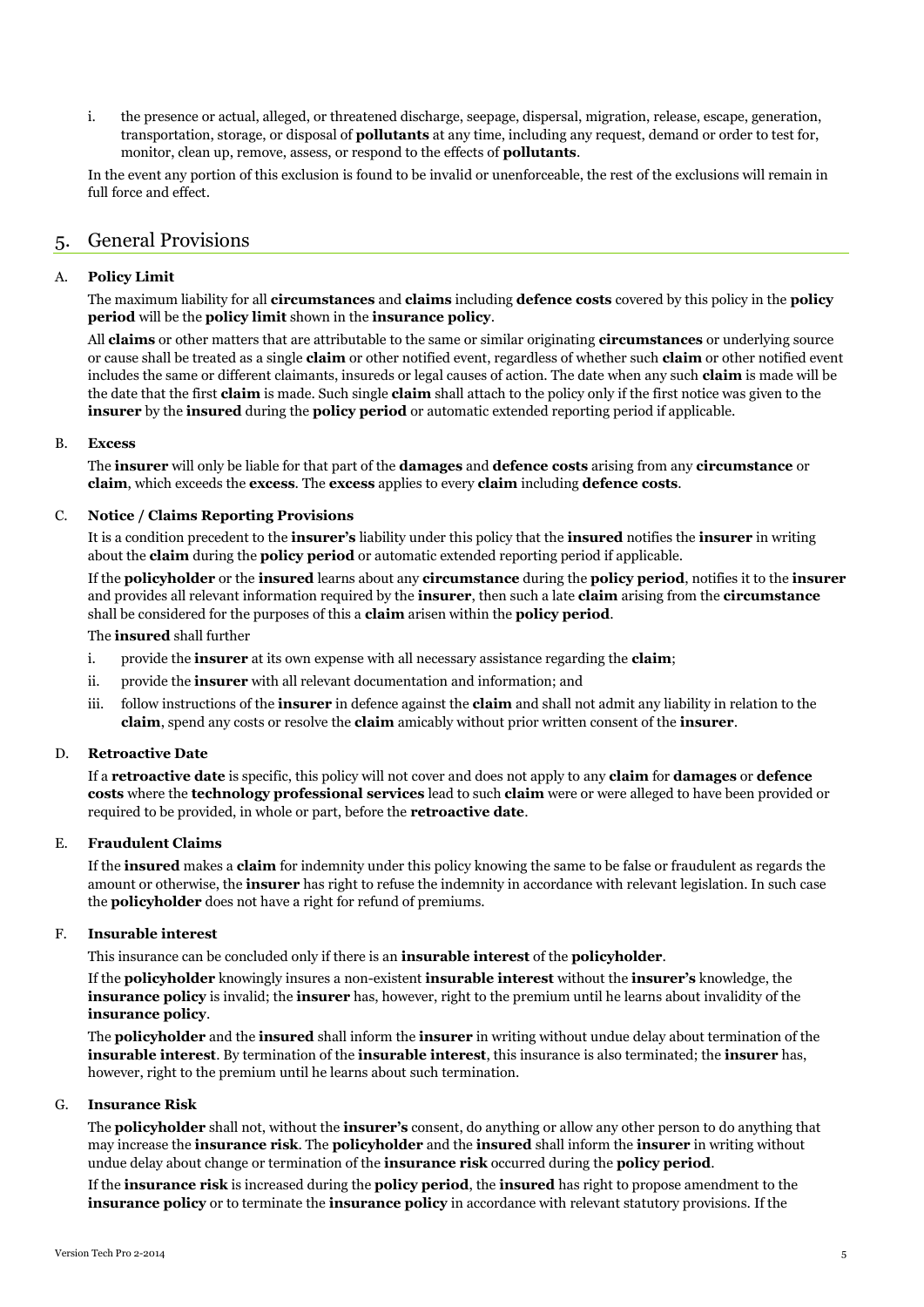**insurance risk** is substantially reduced during the **policy period**, the **insurer** shall reduce the premium proportionally with effect from the day he learns about such reduction.

## H. **Policy Period and Termination of Insurance**

The **insurance policy** is concluded for a fixed **policy period** as stated in the **insurance policy**.

This insurance terminates in cases stated in the Act No. 89/2012, Coll., Civil Code, above all by:

- i. expiry of the **policy period**;
- ii. on the day following the expiry of the period stated in the reminder for payment of the premium by the **policyholder**;
- iii. agreement;
- iv. notice of termination of the insurance within 2 month after conclusion of the **insurance policy** or within 3 months from the receipt of the notification on the insured event;
- v. withdrawal.

#### I. **Other Insurance**

The cover provided by this policy is excess over above any other valid insurance (including any excess) or agreement of indemnity available to the **insured**.

#### J. **Applicable Law and Dispute Resolution**

This **insurance policy** is governed by laws of the Czech Republic and any disputes arising from this contract shall be submitted for decision to the relevant Czech courts.

# K. **Territoriality**

This insurance coverage is provided worldwide with the exclusion of **claims** or legal proceedings instituted, pursued or originating in the United States of America or in Canada (or in any territory or possession within the jurisdiction of either country), or **claims** in which it is contended that any laws, rules and/or regulations of the United States of America (including the laws of any state or other subdivision) or Canada (or any territory or possession within the jurisdiction of either country) should or do apply;

### L. **Subrogation**

Immediately on payment of a **claim** or **circumstance** the **insurer** will be subrogated to all **insured's** rights of recovery against any party from whom a recovery may be made, up to the amount of indemnity paid by the **insurer**.

The **insured** will take all reasonable steps to preserve such rights and co-operate with the **insurer**, including providing the **insurer** with all relevant written documentation and undertaking all necessary acts. The **insured** have to refrain from any action, which might put the **insurer's** rights under this provision at risk.

The **insurer** will not recover for **damages** or any other similar rights against an employee of the **insured**, partner or statutory body of the **insured** or its members.

Written Form and Changes of the Insurance Policy

The **insurance policy** and other acts relating to insurance shall be in written form. This policy may be changed only by written mutual agreement of the parties.

#### M. **Mergers and Acquisitions**

In the event that the **policyholder** consolidates, merges or is acquired by another entity, then the **policyholder** shall inform the **insurer** in writing about such consolidation, merger or acquisition without undue delay. This insurance then shall cover only **claims** where the alleged **wrongful act** occurred before effective date of such transaction. The **insurer** and the **policyholder** may conclude a written amendment to the **insurance policy**, by which the insurance would apply also to the **wrongful act** occurred after the effective date of the transaction, including any additional conditions or increase of premium.

### N. **Non-assignment**

No assignment of rights or obligations under this policy shall be effective unless agreed in writing by the insurer.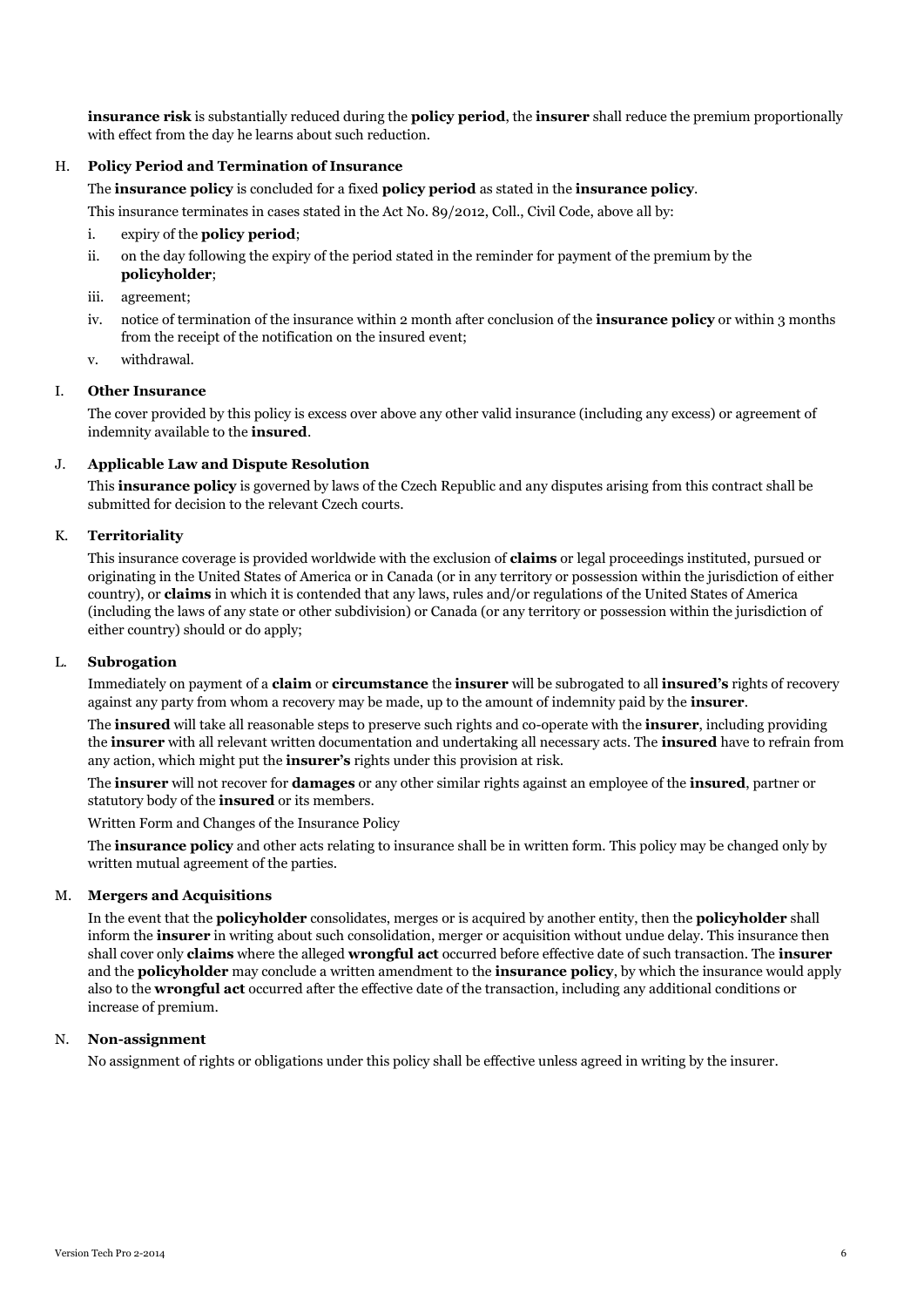# O. **Exclusion of certain statutory provisions**

Section 1740 paragraph 3 of the Act No. 89/2012 Coll., Civil Code, regarding acceptance of an offer with supplements or variations shall not apply to the relationship between the **insurer** and the **policyholder**.

Section 1743 of the Act No. 89/2012 Coll., Civil Code, regarding late oral acceptance of an offer or acceptance of an offer by behaviour in accordance with the offer shall not apply to the relationship between the **insurer** and the **policyholder**.

Sections 1799 and 1800 of the Act No. 89/2012 Coll., Civil Code, regarding contracts concluded adhesively shall not apply to the relationship between the **insurer** and the **policyholder** who is an entrepreneur.

# P. **Sanctions**

The **insurer** shall not be deemed to provide cover and the **insurer** shall not be liable to pay any **claim** or provide any benefit hereunder to the extent that the provision of such cover, payment of such **claim** or provision of such benefit would expose the **insurer**, or its parent, affiliates or ultimate holding company to any sanction, prohibition or restriction implemented pursuant to resolutions of the United Nations or the trade and economic sanctions, laws or regulations of the European Union, United Kingdom or United States of America.

### Q. **Complaints**

In case of any complaints or enquiries regarding this insurance, please contact the insurance intermediary through which the **insurance policy** was concluded or the **insurer** on the address stated in the **insurance policy**.

If you are not satisfied, you are entitled to refer this matter to the regulatory authority, which is the Czech National Bank. The address of the Czech National Bank is:

### **Czech National Bank**

Na Příkopě 28 115 03 Prague 1 Czech Republic tel.: +420 224 411 111